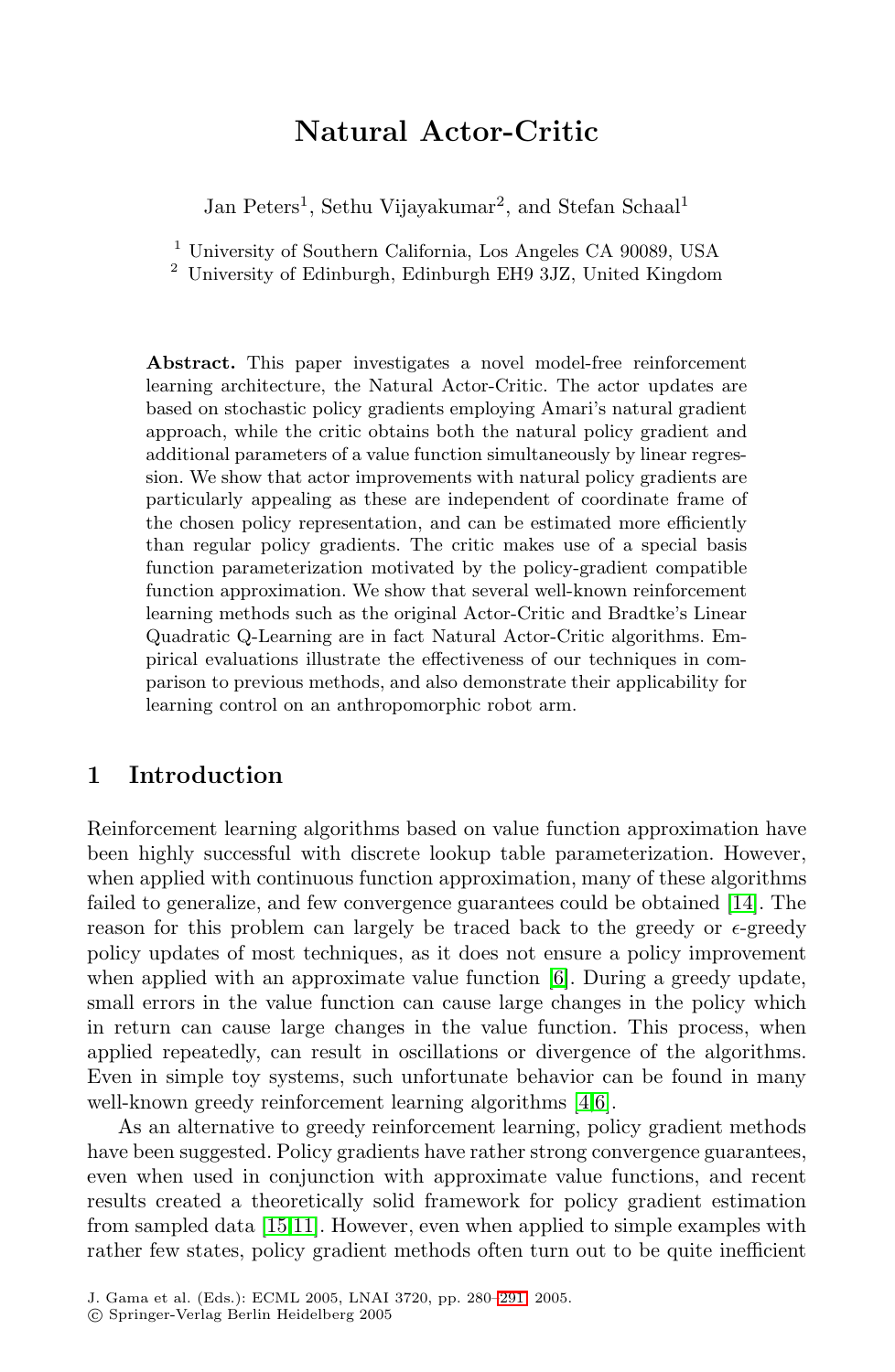

<span id="page-1-0"></span>**Fig. 1.** When plotting the expected return landscape for simple problem as 1d linear quadrati[c](#page-10-4) regulation, the differences between 'vanilla' and natural policy gradients becomes apparent [13]

[10], partially caused by the large plateaus in the expected return landscape [wh](#page-10-6)ere the gradients are small and often do not point directly towards the optimal [sol](#page-2-0)ution. A simple example that demonstrates this behavior is given in Fig. 1.

Similar as in supervised learning, the steepest ascent [w](#page-6-0)ith respect to the Fisher information metric [1], called the 'natural' policy gradient, turns out to be significantly more efficient than normal gradients. Such an approach was first suggested for reinforcement learning as the 'average natural policy gradient' [in](#page-8-0) [10], and subsequently shown in preliminary work to be the true natural policy gradient [13,2]. In this paper, we take this line of reasoning one step further in Section 2.2 by introducing the "Natural Actor-Critic" which inherits the convergence guarantees from gradient methods. Furthermore, in Section 3, we show that several successful previous reinforcement learning methods can be seen as special cases of this more general architecture. The paper concludes with empirical evaluations that demonstrate the effectiveness of the suggested methods in Section 4.

# **2 Natural Actor-Critic**

#### **2.1 Markov Decision Process Notation and Assumptions**

For this paper, we assume that the underlying control problem is a Markov Decision Process (MDP) in discrete time with continuous state set  $X = \mathbb{R}^n$ , and a continuous action set  $\mathbb{U} = \mathbb{R}^m$  [6]. The system is at an initial state  $x_0 \in \mathbb{X}$  at time  $t = 0$  drawn from the start-state distribution  $p(x_0)$ . At any state  $x_t \in \mathbb{X}$  at time t, the actor will choose an action  $u_t \in U$  by drawing it from a stochastic, parameterized policy  $\pi(\mathbf{u}_t|\mathbf{x}_t) = p(\mathbf{u}_t|\mathbf{x}_t, \boldsymbol{\theta})$  with parameters  $\boldsymbol{\theta} \in \mathbb{R}^N$ , and the system transfers to a new state  $x_{t+1}$  drawn from the state transfer distribution  $p(\mathbf{x}_{t+1}|\mathbf{x}_t,\mathbf{u}_t)$ . The system yields a scalar reward  $r_t = r(\mathbf{x}_t,\mathbf{u}_t) \in \mathbb{R}$  after each action. We assume that the policy  $\pi_{\theta}$  is continuously differentiable with respect to its parameters  $\theta$ , and for each considered policy  $\pi_{\theta}$ , a state-value function  $V^{\pi}(\boldsymbol{x})$ , and the state-action value function  $Q^{\pi}(\boldsymbol{x}, \boldsymbol{u})$  exist and are given by

$$
V^{\pi}(\boldsymbol{x})=E_{\tau}\left\{\sum_{t=0}^{\infty}\gamma^{t}r_{t}\big|\,\boldsymbol{x}_{0}=\boldsymbol{x}\right\},Q^{\pi}\left(\boldsymbol{x},\boldsymbol{u}\right)=E_{\tau}\left\{\sum_{t=0}^{\infty}\gamma^{t}r_{t}\big|\,\boldsymbol{x}_{0}=\boldsymbol{x},\boldsymbol{u}_{0}=\boldsymbol{u}\right\},
$$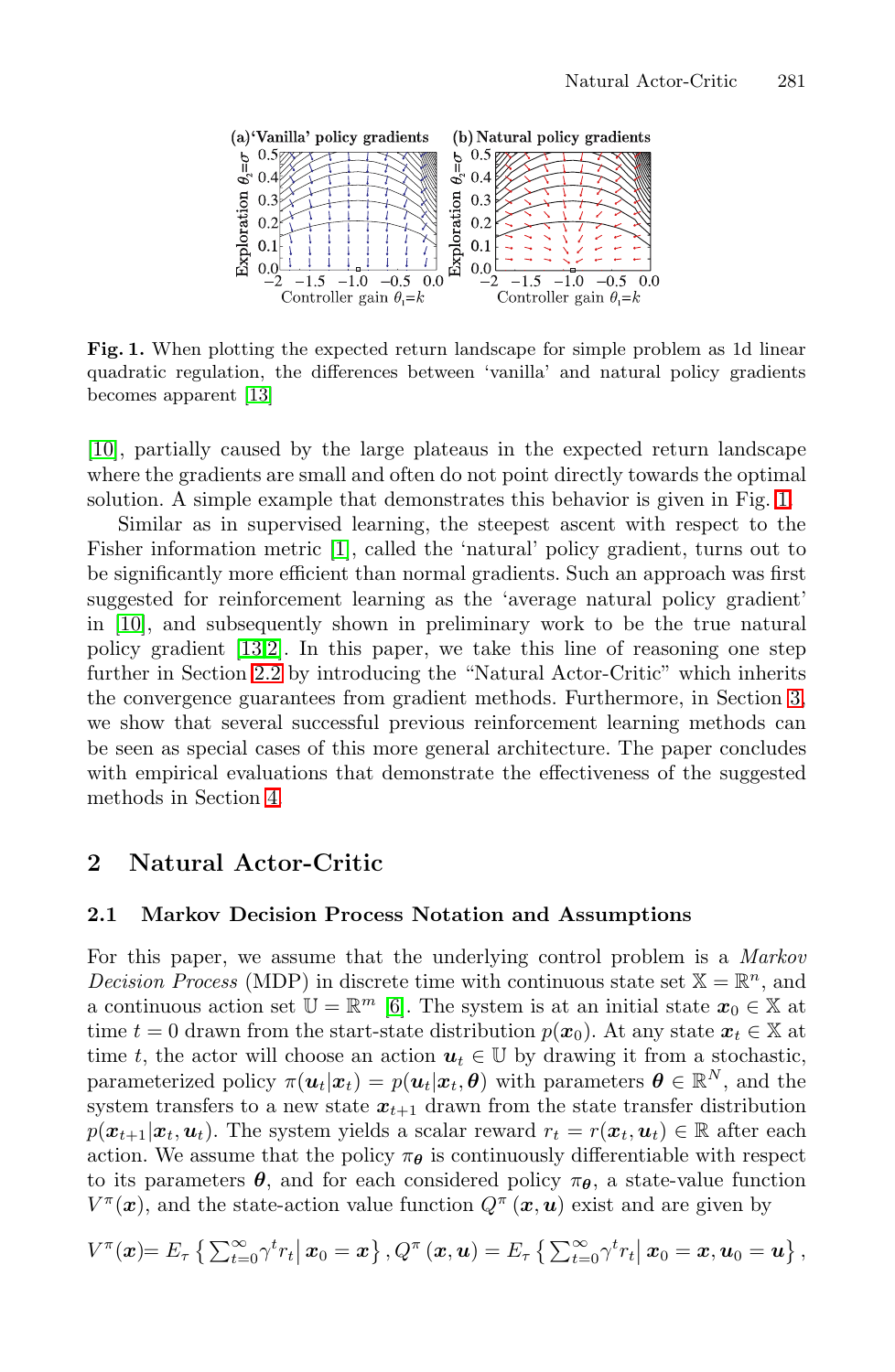<span id="page-2-0"></span>where  $\gamma \in [0, 1]$  denotes the discount factor, and  $\tau$  a trajectory. It is assumed that some basis functions  $\phi(x)$  are given so that the state-value function can be approximated with linear function approximation  $V^{\pi}(\boldsymbol{x}) = \boldsymbol{\phi}(\boldsymbol{x})^T \boldsymbol{v}$ . The general goal is to optimize the normalized expected return

$$
J(\boldsymbol{\theta}) = E_{\tau} \left\{ (1-\gamma) \sum_{t=0}^{\infty} \gamma^t r_t \, \vert \, \boldsymbol{\theta} \right\} = \int_{\mathbb{X}} d^{\pi}(\boldsymbol{x}) \int_{\mathbb{U}} \pi(\boldsymbol{u}|\boldsymbol{x}) r(\boldsymbol{x}, \boldsymbol{u}) d\boldsymbol{x} d\boldsymbol{u}
$$

where  $d^{\pi}(\boldsymbol{x}) = (1 - \gamma) \sum_{t=0}^{\infty} \gamma^t p(\boldsymbol{x}_t = \boldsymbol{x})$  is the discounted state distribution.

#### **2.2 Actor Improvements with Natural Policy Gradients**

Actor-Critic and many other policy iteration architectures consist of two steps, a policy e[valu](#page-10-2)[ati](#page-10-3)on step and a policy improvement step. The main requirements for the policy evaluation step are that it makes efficient usage of experienced data. The policy improvement step is required to improve the policy on every [ste](#page-10-4)p until convergence while being efficient.

<span id="page-2-3"></span>The requirements on the policy improvement step rule out greedy methods as, at the current state of knowledge, a policy improvement for approximated value functions cannot be guaranteed, even on average. 'Vanilla' policy gradient improvements (see e.g., [15,11]) which follow the gradient  $\nabla_{\theta}J(\theta)$  of the expected return function  $J(\theta)$  often get stuck in plateaus as demonstrated in [10]. Natural gradients  $\tilde{\nabla}_{\theta}J(\theta)$  avoid this pitfall as demonstrated for supervised learning problems [1], and suggested for reinforcement learning in [10]. These methods do not follow the steepest direction in parameter space but the steepest direction with respect to t[he](#page-10-2) [F](#page-10-2)[ish](#page-10-3)er metric given by

<span id="page-2-4"></span><span id="page-2-1"></span>
$$
\widetilde{\nabla}_{\theta} J(\theta) = G^{-1}(\theta) \nabla_{\theta} J(\theta), \tag{1}
$$

w[he](#page-10-3)re  $G(\theta)$  [deno](#page-10-2)tes the Fisher information matrix. [It](#page-2-1) is guaranteed that the angle between natural and ordinary gradient is never larger than ninety degrees, i.e., convergence to the next local optimum can be assured. The 'vanilla' gradient is given by the policy gradient theorem (see e.g., [15,11]),

$$
\nabla_{\theta} J(\theta) = \int_{\mathbb{X}} d^{\pi}(x) \int_{\mathbb{U}} \nabla_{\theta} \pi(u|x) \left( Q^{\pi}(x, u) - b^{\pi}(x) \right) du dx, \tag{2}
$$

where  $b^{\pi}(\boldsymbol{x})$  de[not](#page-2-1)es a baseline. [15] and [11] demonstrated that in Eq. (2), the term  $Q^{\pi}(\mathbf{x}, \mathbf{u}) - b^{\pi}(\mathbf{x})$  can be replaced by a compatible function approximation

<span id="page-2-2"></span>
$$
f_w^{\pi}(\boldsymbol{x}, \boldsymbol{u}) = (\nabla_{\boldsymbol{\theta}} \log \pi(\boldsymbol{u}|\boldsymbol{x}))^T \boldsymbol{w} \equiv Q^{\pi}(\boldsymbol{x}, \boldsymbol{u}) - b^{\pi}(\boldsymbol{x}), \tag{3}
$$

parameterized by the vector  $w$ , *without* affecting the unbiasedness of the gradient estimate and irrespective of the choice of the baseline  $b^{\pi}(\boldsymbol{x})$ . However, as mentioned in [15], the baseline may still be useful in order to reduce the variance of the gradient estimate when Eq.(2) is approximated from samples. Based on Eqs. $(2, 3)$ , we derive an estimate of the policy gradient as

$$
\nabla_{\theta} J(\theta) = \int_{\mathbb{X}} d^{\pi}(x) \int_{\mathbb{U}} \pi(u|x) \nabla_{\theta} \log \pi(u|x) \nabla_{\theta} \log \pi(u|x)^T du dx \, w = F_{\theta} w. \tag{4}
$$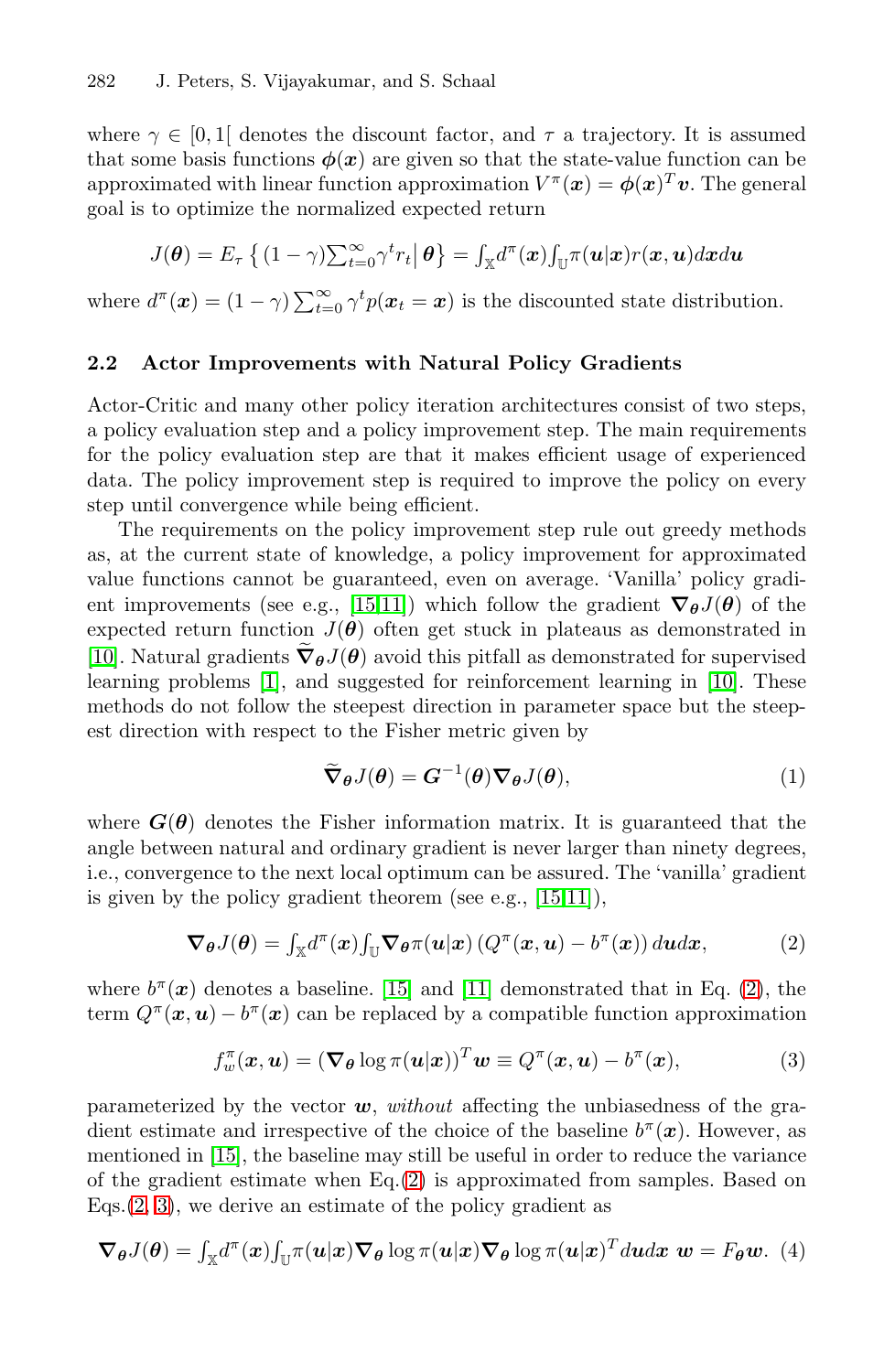as  $\nabla_{\theta} \pi(u|x) = \pi(u|x) \nabla_{\theta} \log \pi(u|x)$ . Since  $\pi(u|x)$  is chosen by the user, even in  $\sup \{ \text{display } F(\bm{\theta}, \bm{x}) = \int_{\mathbb{U}} \pi(\bm{u}|\bm{x}) \bm{\nabla}_{\bm{\theta}} \log \pi(\bm{u}|\bm{x}) \bm{\nabla}_{\bm{\theta}} \log \pi(\bm{u}|\bm{x})^T d\bm{u}$ can be evaluated analytically or empirically without actually executing all actions. It is also n[otew](#page-10-7)orthy that the baseline does not appear in Eq. (4) as it integra[tes](#page-10-8) out, thus eliminating the need to find an optimal selection of this open parameter. Nevertheless, the estimation of  $F_{\theta} = \int_{\mathbb{X}} d^{\pi}(x) F(\theta, x) dx$  is still expensi[ve](#page-2-2) since  $d^{\pi}(\boldsymbol{x})$  $d^{\pi}(\boldsymbol{x})$  ist not known. However, Equation (4) has more surprising implications for policy gradients, when examining the meaning of the matrix  $F_{\theta}$ in Eq.(4). Kakade [10] argued that  $F(\theta, x)$  is the point Fisher information matrix for state *x*, an[d t](#page-10-8)hat  $F(\theta) = \int_{\mathbb{X}} d^{\pi}(x) F(\theta, x) dx$ , therefore, denotes a weighted 'average Fisher information matrix'[10]. However, going one step further, we demonstrate in Appendix A that  $F_{\theta}$  is indeed the true Fisher information matrix and does not have to be interpreted as the 'average' of the point Fisher information matrices. Eqs. $(4)$  and  $(1)$  combined imply that the natural gradient can be computed as

$$
\widetilde{\nabla}_{\theta} J(\theta) = G^{-1}(\theta) F_{\theta} \mathbf{w} = \mathbf{w}, \tag{5}
$$

since  $F_{\theta} = G(\theta)$  (c.f. Appendix A). Therefore we only need estimate *w* and *not*  $G(\theta)$ . The resulting policy improvement st[ep](#page-1-0) is thus  $\theta_{i+1} = \theta_i + \alpha \omega$  where  $\alpha$  denotes a learning rate. Several properties of the natural policy gradient are worthwhile highlighting:

- **–** Convergence to a local minimum guaranteed as for 'vanilla gradients'. [1]
- **–** By choosing a more direct path to the optimal solution in parameter space, the natural gradient has, from empirical observations, faster convergence and avoids premature convergence of 'vanilla gradients' (cf. Figure 1).
- **–** The natural policy gradient can be shown to be **covariant**, i.e., independent of the coordinate frame chosen for expressing the policy parameters (cf. Section 3.1).
- **–** As the natural gradient analytically averages out the influence of the stochastic policy (including the baseline of the function approximator), it requires fewer data point for a good gradient [est](#page-2-4)imate than 'vanilla gradients'.

#### **2.3 Critic Estimation with Compatible Policy Evaluation**

The critic evaluates the current policy  $\pi$  in order to provide the basis for an actor improvement, i.e., the change  $\Delta\theta$  of the policy parameters. As we are interested in natural policy gradient updates  $\Delta \theta = \alpha w$ , we wish to employ the compatible function approximation  $f_w^{\pi}(\mathbf{x}, \mathbf{u})$  from Eq.(3) in this context. At this point, a most important observation is that the compatible function approximation  $f_{\mathbf{w}}^{\pi}(\mathbf{x}, \mathbf{u})$  is mean-zero w.r.t. the action distribution, i.e.,

$$
\int_{\mathbb{U}} \pi(u|x) f_w^{\pi}(x, u) du = w^T \int_{\mathbb{U}} \nabla_{\theta} \pi(u|x) du = 0,
$$
\n(6)

since from  $\int_{\mathbb{U}} \pi(u|x) du = 1$ , differention w.r.t. to  $\theta$  results in  $\int_{\mathbb{U}} \nabla_{\theta} \pi(u|x) du =$ **0**. Thus,  $f_w^{\pi}(\bm{x}, \bm{u})$  represents an *advantage function A*<sup> $\pi$ </sup>( $\bm{x}, \bm{u}$ ) =  $\widetilde{Q}^{\pi}(\bm{x}, \bm{u})$  –  $V^{\pi}(\bm{x})$ in general. The advantage function cannot be learned with TD-like bootstrapping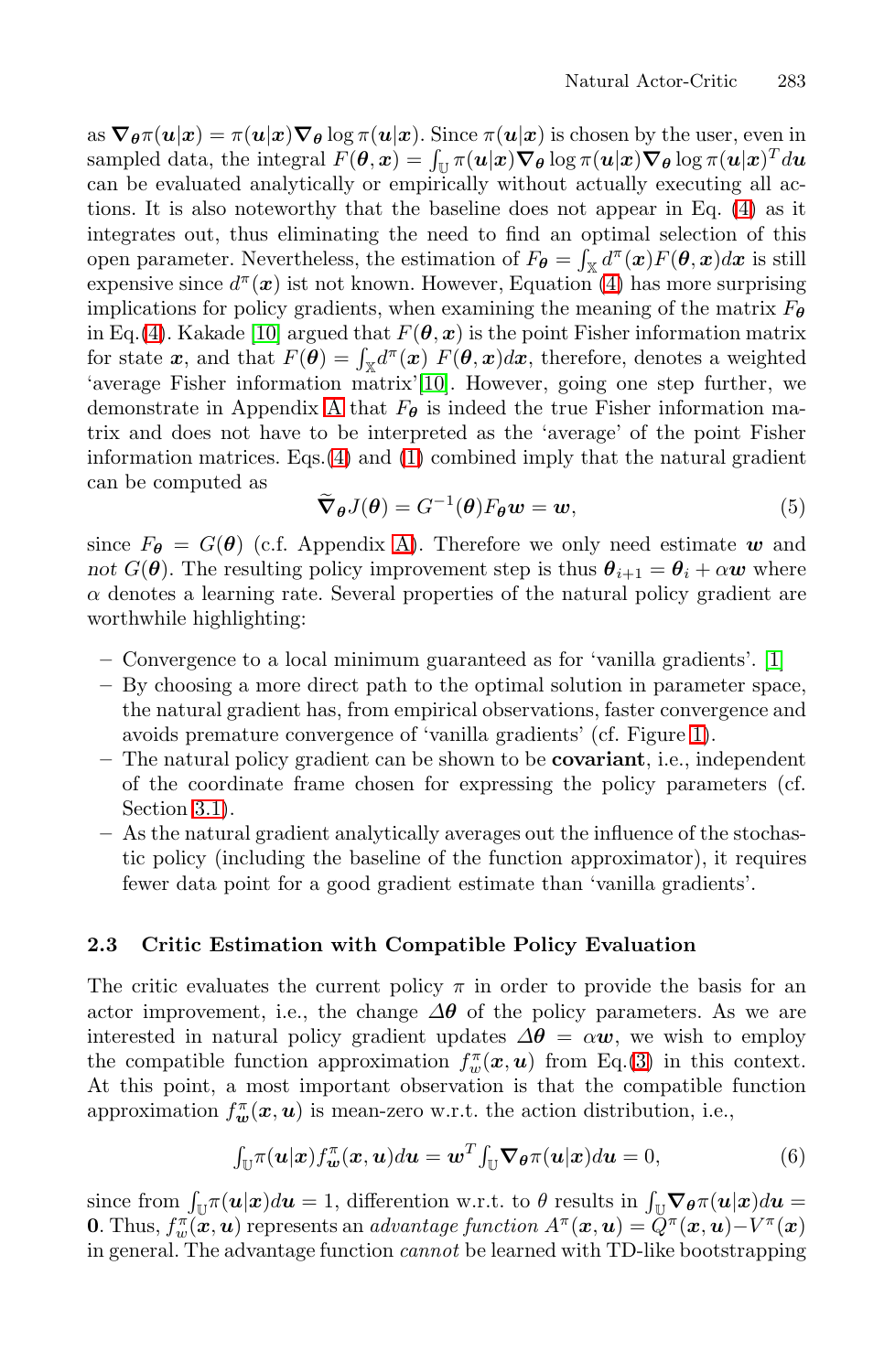#### 284 J. Peters, S. Vijayakumar, and S. Schaal

without knowledge of the value function as the essence of TD is to compare the value  $V^{\pi}(\boldsymbol{x})$  of the two adjacent states – but this value has been subtracted out in  $A^{\pi}(\mathbf{x}, \mathbf{u})$ . Hence, a TD-like bootstrapping using exclusively the compatible function approximator is impossible.

As an alternative, [15,11] suggested to approximate  $f_w^{\pi}(\boldsymbol{x}, \boldsymbol{u})$  from unbiased estimates  $\hat{Q}^{\pi}(\boldsymbol{x},\boldsymbol{u})$  of the action value function, e.g., obtained from roll-outs and using least-squares minimization between  $f_w$  and  $Q^{\pi}$ . While possible in theory, one needs to realize that this approach implies a function approximation problem where the parameterization of the function approximator only spans a much smaller subspace of the training data  $-$  e.g., imagine approximating a quadratic function with a line. In practice, the results of such an approximation depends crucially on the training data distribution and has thus unacceptably high variance – e.g., fit a line to only data from the right branch of a parabula, the left branch, or data from both branches.

To remedy this situation, we observe that we can write the Bellman equations (e.g., see [3]) in terms of the advantage function and the state-value function

<span id="page-4-0"></span>
$$
Q^{\pi}(\boldsymbol{x},\boldsymbol{u}) = A^{\pi}(\boldsymbol{x},\boldsymbol{u}) + V^{\pi}(\boldsymbol{x}) = r(\boldsymbol{x},\boldsymbol{u}) + \gamma \int_{\mathbb{X}} p(\boldsymbol{x}'|\boldsymbol{x},\boldsymbol{u}) V^{\pi}(\boldsymbol{x}') d\boldsymbol{x}'. \quad (7)
$$

Inserting  $A^{\pi}(\mathbf{x}, \mathbf{u}) = f_w^{\pi}(\mathbf{x}, \mathbf{u})$  and an appropriate basis functions representation of the value function as  $V^{\pi}(x) = \phi(x)^{T} v$ , we can rewrite the Bellman Equation, Eq., (7), as a set of linear equatio[ns](#page-4-0)

$$
\nabla_{\theta} \log \pi (u_t | x_t)^T w + \phi(x_t)^T v = r(x_t, u_t) + \gamma \phi(x_{t+1})^T v + \epsilon (x_t, u_t, x_{t+1})
$$
 (8)

<span id="page-4-1"></span>where  $\epsilon(\mathbf{x}_t, \mathbf{u}_t, \mathbf{x}_{t+1})$  denotes an error term which mean-zero as can be observed from Eq.(7). These equations enable us to formulate some novel algorithms in the next sections.

**Critic Evaluation with LSTD-Q(** $\lambda$ **).** Using Eq.(8), a solution to Equation (7) can be obtained by adapting the  $\text{LSTD}(\lambda)$  policy evaluation algorithm [7].

**Table 1.** Natural Actor-Critic Algorithm with LSTD- $Q(\lambda)$ 

**Input:** Parameterized policy  $\pi(u|x) = p(u|x, \theta)$  with initial parameters  $\theta = \theta_0$ , its derivative  $\nabla_{\theta} \log \pi(u|x)$  and basis functions  $\phi(x)$  for the value function  $V^{\pi}(x)$ . 1: Draw initial state  $x_0 \sim p(x_0)$ , and select parameters  $A_{t+1} = 0$ ,  $b_{t+1} = z_{t+1} = 0$ . 2: **For**  $t = 0, 1, 2, ...$  **do** 3: **Execute:** Draw action  $u_t \sim \pi(u_t|x_t)$ , observe next state  $x_{t+1} \sim p(x_{t+1}|x_t, u_t)$ , and reward  $r_t = r(\boldsymbol{x}_t, \boldsymbol{u}_t)$ . 4: **Critic Evaluation (LSTD-Q(**λ**)):** Update 4.1: basis functions:  $\widetilde{\phi}_t = [\phi(x_{t+1})^T, \mathbf{0}^T]^T, \widehat{\phi}_t = [\phi(x_t)^T, \nabla_{\theta} \log \pi (u_t | x_t)^T]^T$ , 4.2: statistics:  $z_{t+1} = \lambda z_t + \hat{\phi}_t$ ;  $A_{t+1} = A_t + z_{t+1}(\hat{\phi}_t - \gamma \tilde{\phi}_t)^T$ ;  $b_{t+1} = b_t + z_{t+1}r_t$ , 4.3: critic parameters:  $[\mathbf{w}_{t+1}^T, \mathbf{v}_{t+1}^T]^T = \mathbf{A}_{t+1}^{-1} \mathbf{b}_{t+1}.$ 5: **Actor:** When the natural gradient is converged, $\angle(w_{t+1}, w_{t-\tau}) \leq \epsilon$ , update 5.1: policy parameters:  $\boldsymbol{\theta}_{t+1} = \boldsymbol{\theta}_t + \alpha \boldsymbol{w}_{t+1},$ 5.2: forget statistics:  $z_{t+1} \leftarrow \beta z_{t+1}, A_{t+1} \leftarrow \beta A_{t+1}, b_{t+1} \leftarrow \beta b_{t+1}.$ 6: **end.**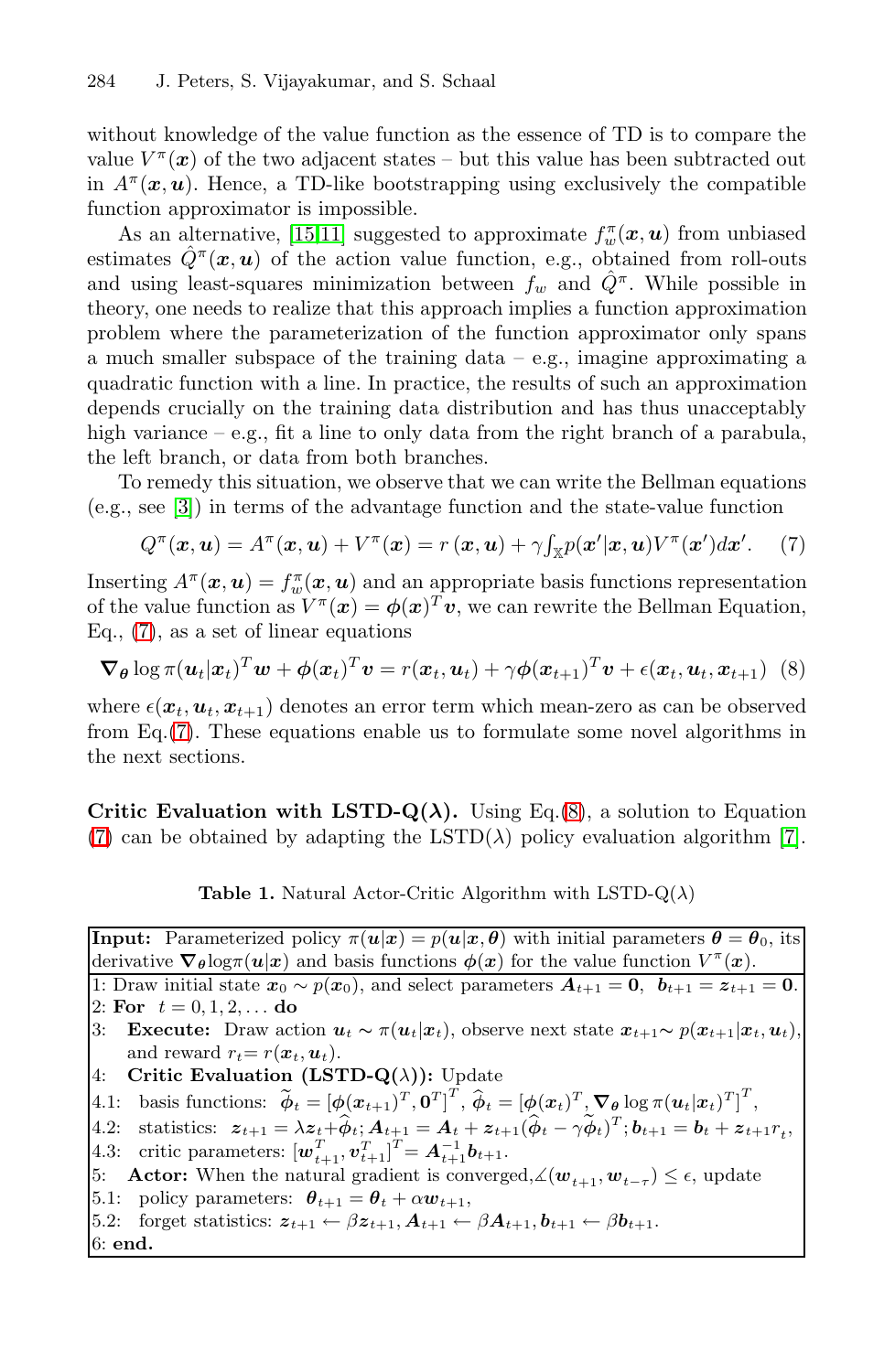For this purpose, we define

$$
\widehat{\boldsymbol{\phi}}_t = [\boldsymbol{\phi}(\boldsymbol{x}_t)^T, \boldsymbol{\nabla}_{\boldsymbol{\theta}} \log \pi(\boldsymbol{u}_t|\boldsymbol{x}_t)^T]^T, \ \widetilde{\boldsymbol{\phi}}_t = [\boldsymbol{\phi}(\boldsymbol{x}_{t+1})^T, \mathbf{0}^T]^T, \tag{9}
$$

as new basis functions, where **0** is the zero vector. This definition of basis function reduces bias and variance of the learning process in comparison to SARSA and previous  $\text{LSTD}(\lambda)$  algorithms for state-action value functions [7] as the basis functions  $\phi_t$  do not depend on stochastic future actions  $u_{t+1}$ , i.e., the input variables to the LSTD regression are not noisy due to  $u_{t+1}$  (e.g., as in [8]) – such input noise would violate the standard r[egr](#page-4-1)ession model that only takes noise in the regression targets into account.  $\text{LSTD}(\lambda)$  with the basis functions in Eq.(9), called LSTD-Q( $\lambda$ ) from now on, is thus currently the theoretically cleanest way of applying LSTD to state-value function estimation. It is exact for deterministic or weekly noisy state transitions and arbitrary stochastic policies. As all previous LSTD suggestions, it loses acc[ur](#page-4-1)acy with increasing noise in the state transitions since  $\phi_t$  becomes a random variable. The complete LSTD-Q( $\lambda$ ) algorithm is given in the Critic Evaluation (lines 4.1-4.3) of Table 1.

Once LSTD-[Q\(](#page-4-1) $\lambda$ ) converges to an approximation of  $A^{\pi}(\boldsymbol{x}_t, \boldsymbol{u}_t) + V^{\pi}(\boldsymbol{x}_t)$ , we obtain two results: the value function parameters  $v$ , and the natural gradient *w*. The natural gradient *w* serves in updating the [p](#page-10-10)olicy parameters  $\Delta \theta_t =$  $\alpha w_t$ . After this update, the critic has to forget at least parts of its accumulated sufficient statistics using a forgetting factor  $\beta \in [0,1]$  (cf. Table 1). For  $\beta = 0$ , i.e., complete resetting, and appropriate basis functions  $\phi(\mathbf{x})$ , convergence to the true natural gradient can be guaranteed. The complete Natural Actor Critic (NAC) algorithm is shown in Table 1.

However, it becomes fairly obvious that the basis functions can have an influence on our gradient estimate. When using the counterexample in [5] with a typical Gibbs policy[, w](#page-4-0)e will realize that the gradient is affected for  $\lambda < 1$ ; for  $\lambda = 0$  the gradient is flipped and would always worsen the policy. However, unlike in [5], we at least could guarantee that we are not affected for  $\lambda = 1$ .

**Episodic Natural Actor-Critic.** Given the problem that the additional basis functions  $\phi(x)$  determine the quality of the gradient, we need methods which guarantee the unbiasedness of the natural gradient estimate. Such method can be determined by summing up Equation (8) along a sample path, we obtain

$$
\sum_{t=0}^{N-1} \gamma^t A^{\pi}(\boldsymbol{x}_t, \boldsymbol{u}_t) = V^{\pi}(\boldsymbol{x}_0) + \sum_{t=0}^{N-1} \gamma^t r(\boldsymbol{x}_t, \boldsymbol{u}_t) - \gamma^N V^{\pi}(\boldsymbol{x}_N)
$$
(10)

It is fairly obvious that the last term disappears for  $N \to \infty$  or episodic tasks (where  $r(x_{N-1}, u_{N-1})$  is the final reward); therefore each roll-out would yield one equation. If we furthermore assume a single start-state, an additional scalar value function of  $\phi(x) = 1$  suffices. We therefore get a straightforward regression problem:

$$
\sum_{t=0}^{N-1} \gamma^t \nabla \log \pi(\boldsymbol{u}_t, \boldsymbol{x}_t)^T \boldsymbol{w} + J = \sum_{t=0}^{N-1} \gamma^t r(\boldsymbol{x}_t, \boldsymbol{u}_t)
$$
(11)

with exactly dim  $\theta + 1$  unknowns. This means that for non-stochastic tasks we can obtain a gradient after dim  $\theta + 1$  rollouts. The complete algorithm is shown in Table 2.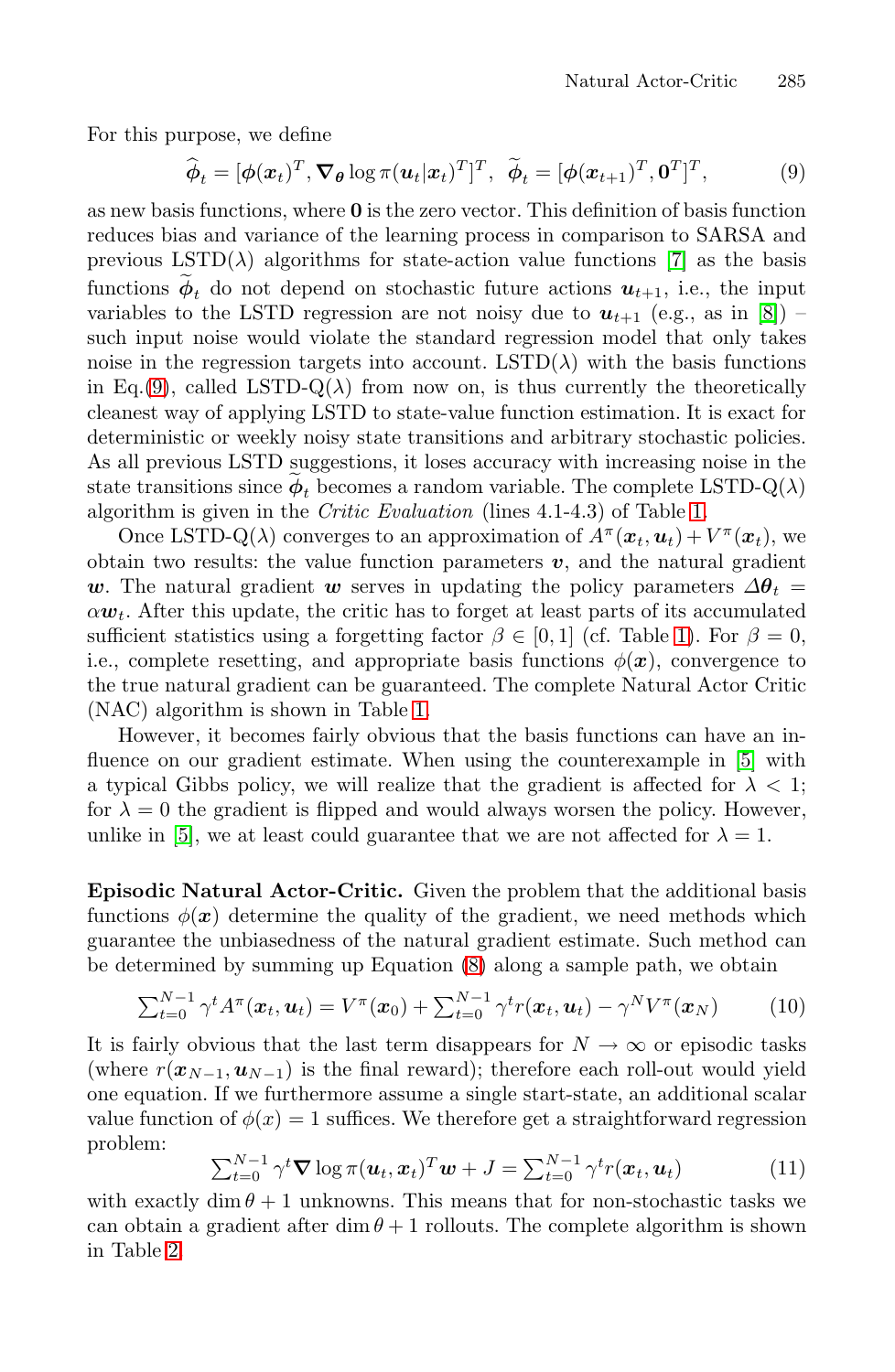**Table 2.** Episodic Natural Actor-Critic Algorithm (eNAC)

**Input:** Parameterized policy  $\pi(u|x) = p(u|x, \theta)$  with initial parameters  $\theta = \theta_0$ . its derivative  $\nabla_{\theta} \log \pi(u|x)$ . **For**  $u = 1, 2, 3, ...$  **do For**  $e = 1, 2, 3, ...$  **do Execute Rollout:** Draw initial state  $x_0 \sim p(x_0)$ . **For**  $t = 1, 2, 3, ..., N$  **do** Draw action  $u_t \sim \pi(u_t|x_t)$ , observe next state  $x_{t+1} \sim p(x_{t+1}|x_t, u_t)$ , and reward  $r_t = r(\boldsymbol{x}_t, \boldsymbol{u}_t)$ . **end. end. Critic Evaluation (Episodic):** Determine value function  $J = V^{\pi}(\boldsymbol{x}_0)$ , compatible function approximation  $f_{\boldsymbol{w}}^{\pi}(\boldsymbol{x}_t, \boldsymbol{u}_t)$ . Update: Determine basis functions:  $\phi_t = \left[ \sum_{t=0}^N \gamma^t \nabla_{\theta} \log \pi(u_t | \mathbf{x}_t)^T, 1 \right]^T$ ; reward statistics:  $R_t = \sum_{t=0}^{N} \gamma^t r;$ **Actor-Update:** When the natural gradient is converged,  $\measuredangle(\boldsymbol{w}_{t+1}, \boldsymbol{w}_{t-\tau}) \leq \epsilon$ , update the policy parameters:  $\boldsymbol{\theta}_{t+1} = \boldsymbol{\theta}_t + \alpha \boldsymbol{w}_{t+1}$ . 6: **en[d.](#page-10-7)**

# <span id="page-6-0"></span>**3 Properties of Natural Actor -Critic**

In this section, we will emphasize certain properties of the natural actor-critic. In particular, we want to give a simple proof of covariance of the natural policy gradient, and discuss [10] observation that in his experimental settings the natural policy gradient was non-covariant. Furthermore, we will discuss another surprising aspect about the Natural Actor-Critic (NAC) which is its relation to previous algorithms. We briefly demonstrate that established algorithms like the classic Actor-Critic [14], and Bradtke's Q-Learning [8] can be seen as special cases of NAC.

#### **3.1 On the Covariance of Natural Policy Gradients**

Whe[n \[10](#page-10-7)] originally suggested natural policy gradients, he came to the disappointing conclusion that they were not covariant. As counterexample, he suggested that for two different linear Gaussian policies, (one in the normal form, and the other in the information form) the probability distributions represented by the natural policy gradient would be affected differently, i.e., the natural policy gradient would be non-covariant. We intend to give a proof at this point showing that the natural policy gradient is in fact covariant under certain conditions, and clarify why [10] experienced these difficulties.

**Theorem 1.** Natural policy gradients updates are covariant for two policies π*<sup>θ</sup>* parameterized by *θ* and π*<sup>h</sup>* parameterized by *h* if (i) for all parameters  $\theta_i$  there exists a function  $\theta_i = f_i(h_1,\ldots,h_k)$ , (ii) the derivative  $\nabla_h \theta$  and its  $inverse \nabla_h \theta^{-1}.$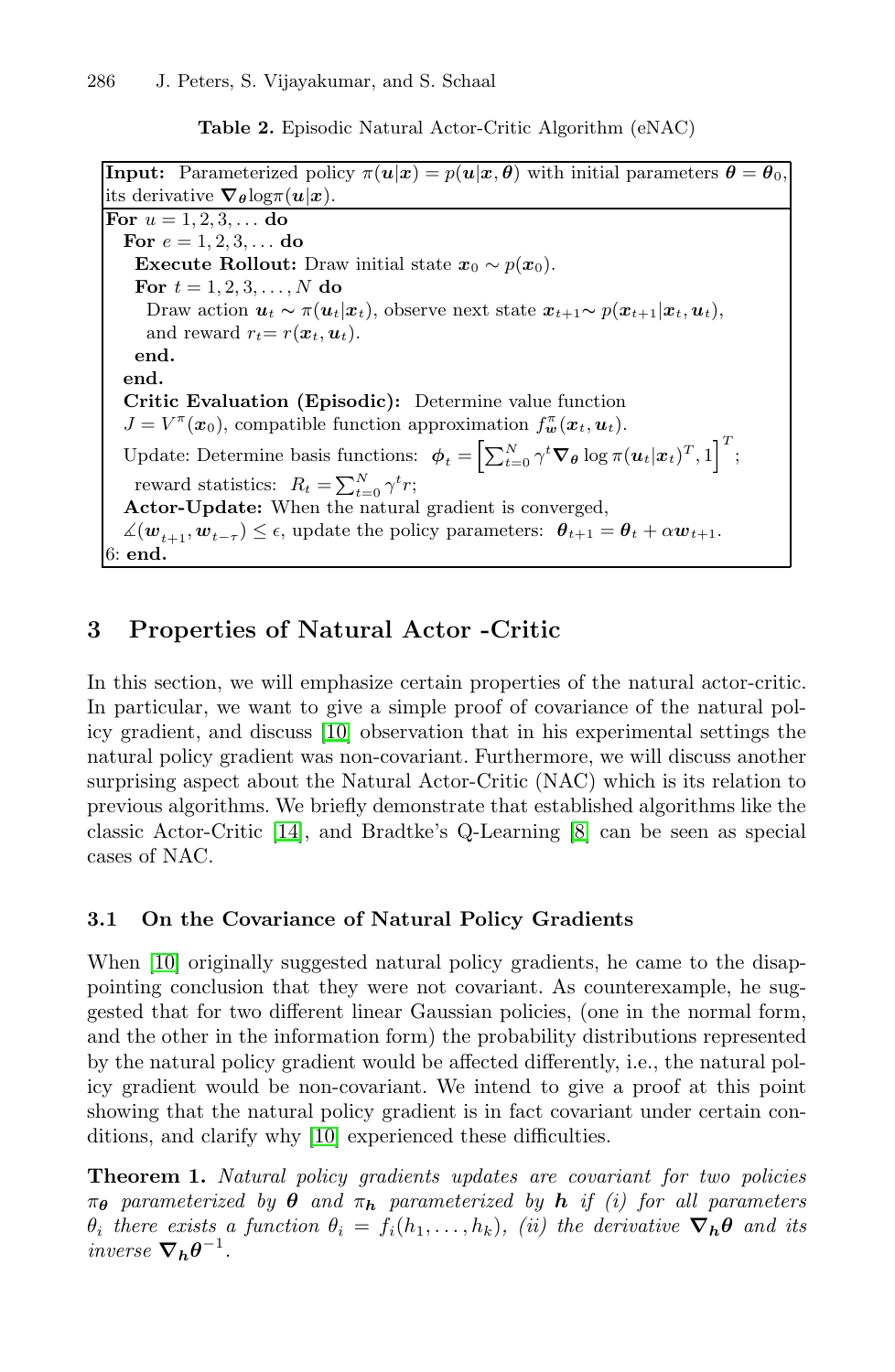For the proof see Appendix B. Practical experiments show that the problems occurred for Gaussian policies in [10] are in fact due to the selection the stepsize α which determines the length of *∆θ*. As the linearization *[∆θ](#page-10-11)* = *∇hθ*T*∆h* does not hold for large *∆θ*, this can cause divergence between the algorithms even for analytically determined natural policy gradients which can partially explain the difficulties occurred by Kakade [10].

#### **3.2 NAC's Relation to Previous Algorithms**

**Original Actor-Critic.** Surprisingly, the original Actor-Critic algorithm [14] is a form of the Natural Actor-Critic. By choosing a Gibbs policy  $\pi(u_t|x_t)$  =  $\exp(\theta_{xu})/\sum_b \exp(\theta_{xb})$ , with all parameters  $\theta_{xu}$  lumped in the vector  $\theta$ , (denoted as  $\boldsymbol{\theta} = [\theta_{xu}]$  in a discrete setup with tabular representations of transition probabilities and rewards. A linear function a[ppr](#page-10-9)oximation  $V^{\pi}(x) = \phi(x)^T v$ with  $\mathbf{v} = [v_x]$  and unit basis functions  $\phi(x) = \mathbf{u}_x$  was employed. Sutton et al. online update rule is given by

$$
\theta_{xu}^{t+1} = \theta_{xu}^t + \alpha_1 (r(x, u) + \gamma v_{x'} - v_x), v_x^{t+1} = v_x^t + \alpha_2 (r(x, u) + \gamma v_{x'} - v_x),
$$

where  $\alpha_1, \alpha_2$  denote learning rates. The update of the critic parameters  $v_x^t$  equals the one of the Natural Actor-Critic in expectation as TD(0) critics converges to the same values as  $LSTD(0)$  and  $LSTD-Q(0)$  for discrete problems [7]. Since for the Gibbs policy we have  $\partial \log \pi(b|a)/\partial \theta_{xu} = 1 - \pi(b|a)$  if  $a = x$  and  $b = u$ ,  $\partial \log \pi(b|a)/\partial \theta_{xu} = -\pi(b|a)$  if  $a = x$  and  $b \neq u$ , and  $\partial \log \pi(b|a)/\partial \theta_{xu} = 0$ otherwise, and as  $\sum_b \pi(b|x)A(x, b) = 0$ , we can evaluate the advantage function and derive

$$
A(x, u) = A(x, u) - \sum_{b} \pi(b|x)A(x, b) = \sum_{b} \frac{\partial \log \pi(b|x)}{\partial \theta_{xu}} A(x, b).
$$

Since the comp[ati](#page-10-12)ble function approximation represents the advantage function, i.e.,  $f_{\boldsymbol{w}}^{\pi}(\boldsymbol{x}, \boldsymbol{u}) = A(x, u)$ , we realize that the advantages equal the natural gradient, i.e.,  $\mathbf{w} = [A(x, u)]$ . Furthermore, the TD(0) error of a state-action pair  $(x, u)$ equals the advantage function in expectation, and therefore the natural gradient update $w_{xu} = A(x, u) = E_{x'}\{r(x, u) + \gamma V(x') - V(x)|x, u\}$ , corresponds to the average online updates of Actor-Critic. As both update rules of the Actor-Critic correspond to the ones of NAC, we can see both algorithms as equivalent.

**Bradtke's Q-Learning.** Bradtke [8] proposed an algorithm with policy $\pi(u_t|\mathbf{x}_t)$  $= \mathcal{N}(u_t|\mathbf{k}_i^T\mathbf{x}_t, \sigma_i^2)$  and parameters  $\boldsymbol{\theta}_i = [\mathbf{k}_i^T, \sigma_i]^T$  (where  $\sigma_i$  denotes the exploration, and i the policy update time step) in a linear control task with linear state transitions  $\boldsymbol{x}_{t+1} = \boldsymbol{A}\boldsymbol{x}_t + \boldsymbol{b}\boldsymbol{u}_t$ , and quadratic rewards  $r(\boldsymbol{x}_t, \boldsymbol{u}_t) = \boldsymbol{x}_t^T \boldsymbol{H} \boldsymbol{x}_t + R u_t^2$ . They evaluated  $Q^{\pi}(\boldsymbol{x}_t, \boldsymbol{u}_t)$  with LSTD(0) using a quadratic polynomial expansion as basis functions, and applied greedy updates:

$$
\boldsymbol{k}_{i+1}^{\text{Bradtke}} = \operatorname{argmax}_{\boldsymbol{k}_{i+1}} Q^{\pi}(\boldsymbol{x}_t, \boldsymbol{u}_t = \boldsymbol{k}_{i+1}^T \boldsymbol{x}_t) = -(R + \gamma \boldsymbol{b}^T \boldsymbol{P}_i \boldsymbol{b})^{-1} \gamma \boldsymbol{b} \boldsymbol{P}_i \boldsymbol{A}, \tag{12}
$$

where  $P_i$  denotes policy-specific value function parameters related to the gain  $k_i$ ; no update the exploration  $\sigma_i$  was included. Similarly, we can obtain the natural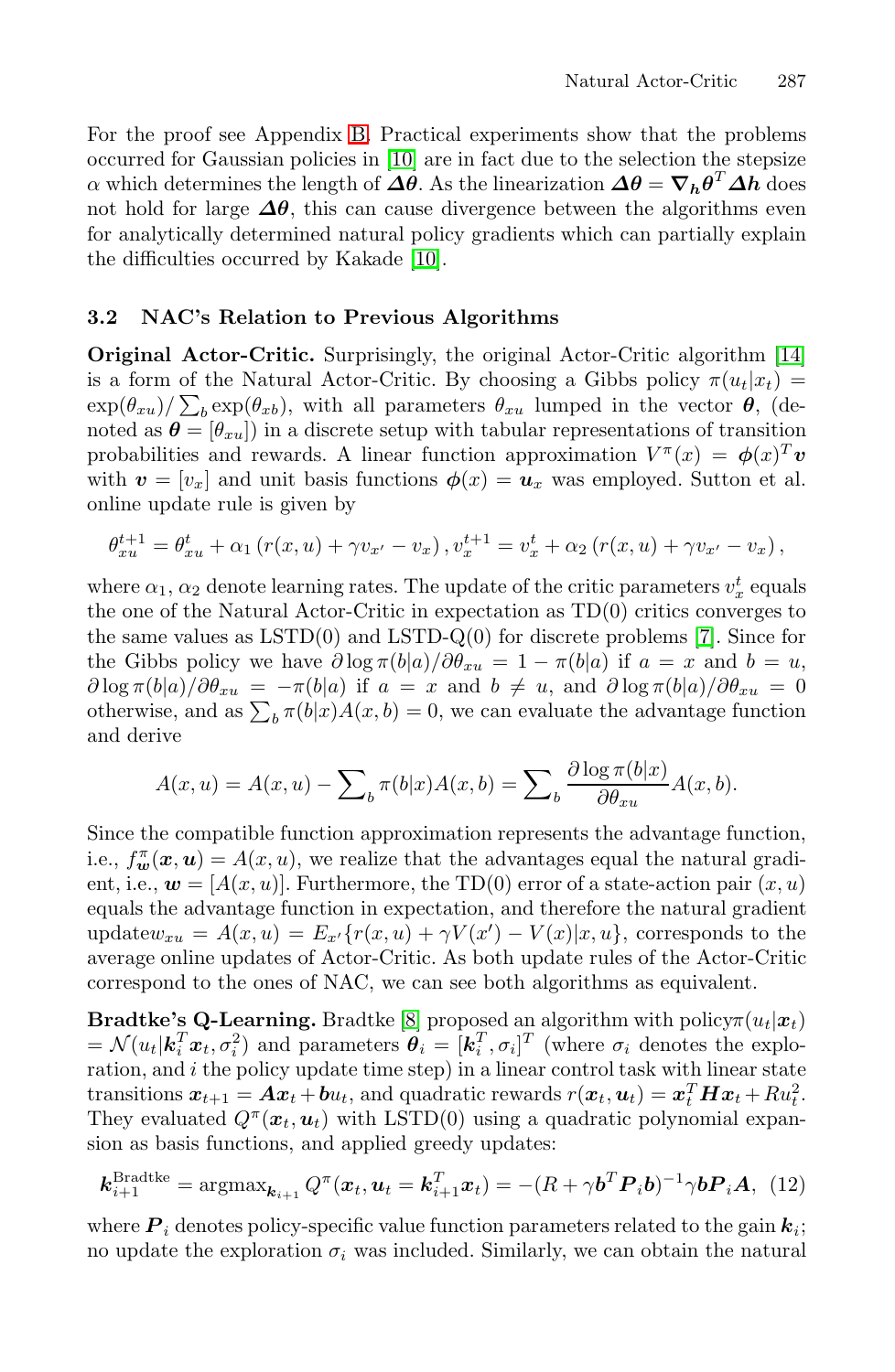288 J. Peters, S. Vijayakumar, and S. Schaal

policy grad[ient](#page-10-5)  $\mathbf{w} = [\mathbf{w}_k, w_\sigma]^T$ , as yielded by LSTD-Q( $\lambda$ ) analytically using the compatible function approximation and the same quadratic basis functions. As discussed in detail in [13], this gives us

$$
\mathbf{w_k} = (\gamma \mathbf{A}^T \mathbf{P}_i \mathbf{b} + (R + \gamma \mathbf{b}^T \mathbf{P}_i \mathbf{b}) \mathbf{k})^T \sigma_i^2, w_\sigma = 0.5(\mathbf{R} + \gamma \mathbf{b}^T \mathbf{P}_i \mathbf{b}) \sigma_i^3. \tag{13}
$$

<span id="page-8-0"></span>Similarly, it can be derived that the expected return is  $J(\theta_i) = -(R + \gamma b^T P_i b) \sigma_i^2$ for this type of problems, see [13]. For a learning rate  $\alpha_i = 1/||J(\theta_i)||$ , we see

$$
\boldsymbol{k}_{i+1} = \boldsymbol{k}_i + \alpha_t \boldsymbol{w_k} = \boldsymbol{k}_i - (\boldsymbol{k}_i + (R + \gamma \boldsymbol{b}^T \boldsymbol{P}_i \boldsymbol{b})^{-1} \gamma \boldsymbol{A}^T \boldsymbol{P}_i \boldsymbol{b}) = \boldsymbol{k}_{i+1}^{\text{Bradtke}},
$$

which demonstrates that *Bradtke's Actor Update is a special case of the Natural* Actor-Critic. NAC extends Bradtke's result as it gives an update rule for the exploration – which was not possible in Bradtke's greedy framework.

# <span id="page-8-1"></span>**4 Evaluations and Applications**

In this section, we present several evaluations comparing the episodic Natural Actor-Critic architectures with previous algorithms. We compare them in optimization tasks s[uch](#page-8-1) as cart-pole balancing and simple motor primitive evaluations and compare them only with episodic NAC. Furthermore, we apply the combination of episodic NAC and the motor primitive framework to a robotic task on a real robot, i.e., 'hitting a T-ball with a baseball bat'.

### **4.1 Cart-Pole Balancing**

Cartpole balancing is a well-known benchmark for reinforcement learning. We assume the cart as shown in Figure 2 (1.a) can be described by

$$
m l\ddot{x} \cos \theta + m l^2 \ddot{\theta} - m g l \sin \theta = 0, (m + m_c)\ddot{x} + m l \ddot{\theta} \cos \theta - m l \dot{\theta}^2 \sin \theta = F,
$$

with  $l = 0.75$ m,  $m = 0.15$ kg,  $g = 9.81$ m/s<sup>2</sup> and  $m_c = 1.0$ kg. The resulting state is given by  $\mathbf{x} = [x, \dot{x}, \theta, \dot{\theta}]^T$ , and the action  $\mathbf{u} = F$ . The system is treated as



Fig. 2. This figure shows two comparisons, (1) cart-pole and (2) motor primitive learning. The physical set-up of a cart-pole balancing is shown in (1.a), and in (1.b) the performance of GPOMDP, the projection natural gradient, and the Episodic Natural Actor-Critic in comparison. The latter clearly outperforms the first two.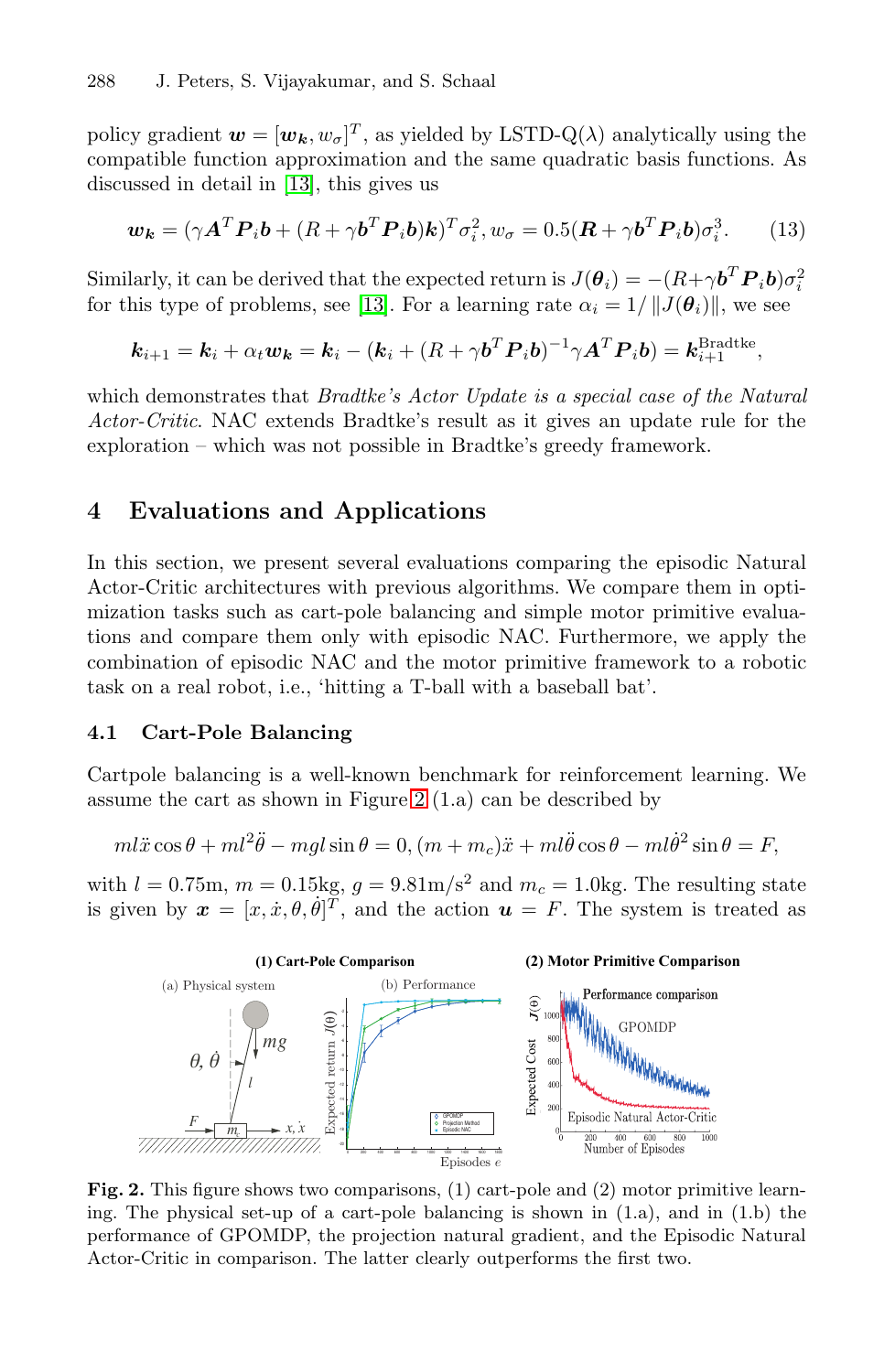if it was sampled at a rate of  $h = 60$ Hz, and the reward is given by  $r(x, u) =$  $x^T Q x + u^T R u$  with  $Q = \text{diag}(1.25, 1, 12, 0.25), R = 0.01$ . We chose a linear Gaussian policy given by  $\pi(u|x) = \mathcal{N}(u|k^T x, 1/(1+\exp(-\xi)))$ , with parameters  $\boldsymbol{\theta}^T = [\boldsymbol{k}^T, \xi]$ . While this can also be treated with LSTD-Q( $\lambda$ ), see [13], we will focus on comparing it with GPOMDP and the projection suggested in [11], and in [10]. The results can be seen in Figure 2 (1.b) which makes clear that episodic natural actor-critic clearly outperforms both other methods.

### <span id="page-9-0"></span>**4.2 Motor Primitive Learning for Baseball**

This section will turn towards optimizing nonlinear dynamic motor primitives for robotics. In [9], a novel form of representing movement plans  $(q_d, \dot{q}_d)$  for the degrees of freedom [\(D](#page-10-13)OF) robot systems was suggested in terms of the time evolution of the nonlinear dynamical systems

$$
\dot{q}_{d,k} = h(q_{d,k}, \mathbf{z}_k, g_k, \tau, \theta_k) \tag{14}
$$

where  $(q_{d,k}, \dot{q}_{d,k})$  denote the desired position and velocity of a joint,  $z_k$  the internal state of the dynami[c sy](#page-9-0)stem,  $g_k$  the goal (or point attractor) state of each DOF,  $\tau$  the movement duration shared by all DOFs, and  $\theta_k$  the open parameters of the function h. The original work in [9] demonstrated how the parameters  $\theta_k$ can be learned to match a template trajectory by means of supervised learning – this scenario is, for instance, useful as the first step of an imitation learning system. Here we will add the ability of self-improvement of the movement primitives in Eq.(14) by means of reinforcement learning, which is the crucial second step in imitation learning. The system in  $Eq.(14)$  is a point-to-point movement, i.e., this task is rather well suited for episodic Natural Actor-Critic. In Figure 2 (2), we show a comparison with GPOMDP for simple, single DOF task with a reward of  $r_k(x_{0:N}, u_{0:N}) = \sum_{i=0}^{N} c_1 \dot{q}_{d,k,i}^2 + c_2(q_{d;k;N} - g_k)^2$ ; where  $c_1 = 1$ ,  $c_2 = 1000$ , and  $g_k$  is chose appropriately. We also evaluated the same setup in a challenging robot task, i.e., the planning of these motor primitives for a seven DOF robot task. The task of the robot is to hit the ball properly so that it flies as far as possible. Initially, it is taught in by supervised learning as can be seen in Figure 3 (b); however, it fails to reproduce the behavior as shown in  $(c)$ ; subsequently, we improve the performance using the episodic Natural Actor-Critic which yields the performance shown in (a) and the behavior in (d).



**Fig. 3.** This figure shows(a) the performance of a baseball swing task when using the motor primitives for learning. In (b), the learning system is initialized by imitation learning, in (c) it is initially failing at reproducing the motor behavior, and (d) after several hundred episodes exhibiting a nicely learned batting.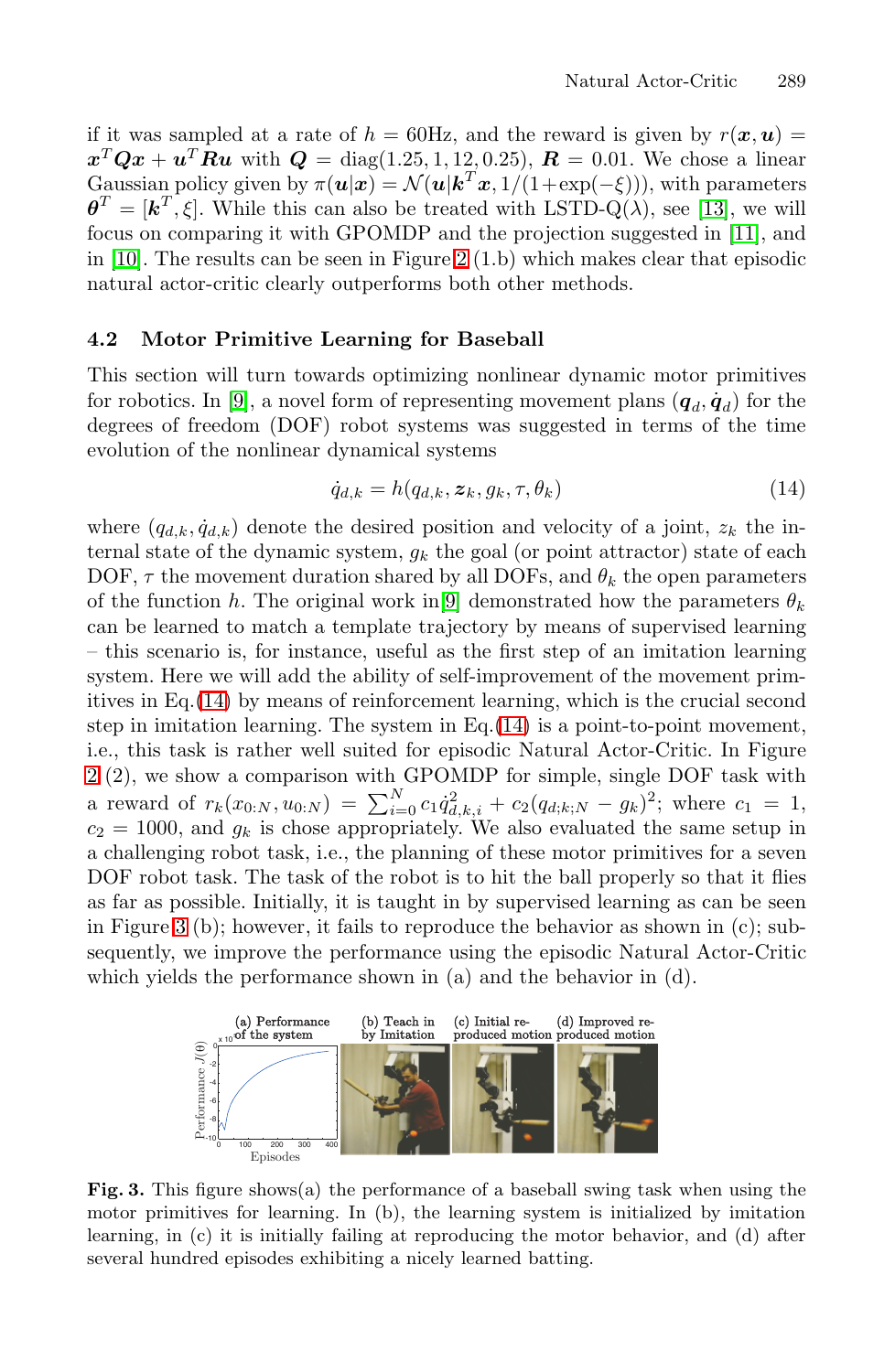290 J. Peters, S. Vijayakumar, and S. Schaal

# **5 Conclusion**

<span id="page-10-6"></span><span id="page-10-4"></span>In this paper, we have summarized novel developments in policy-gradient reinforcement learning, and based on these, we have designed a novel reinforcement learning architecture, the Natural Actor-Critic algorithm. This algorithm comes in (at least) two forms, i.e., the LSTD- $Q(\lambda)$  form which depends on sufficiently rich basis functions, and the Episodic form which only requires a constant as additional basis function. We compare both algorithms and apply the latter on several evaluative benchmarks as well as on a baseball swing robot example.

# <span id="page-10-10"></span><span id="page-10-1"></span><span id="page-10-0"></span>**References**

- 1. S. Amari. Natural gradient works efficiently in learning. Neural Computation, 10:251–276, 1998.
- <span id="page-10-9"></span>2. J. Bagnell and J. Schneider. Covariant policy search. In International Joint Conference on Artificial Intelligence, 2003.
- 3. L.C. Baird. Advantage Updating. Wright Lab. Tech. Rep. WL-TR-93-1146, 1993.
- <span id="page-10-13"></span><span id="page-10-12"></span>4. L.C. Baird and A.W. Moore. Gradient descent for general reinforcement learning. In Advances in Neural Information Processing Systems 11, 1999.
- 5. P. Bartlett. An introduction to reinforcement learning theory: Value function methods. In Machine Learning Summer School, pages 184–202, 2002.
- <span id="page-10-7"></span>6. D.P. Bertsekas and J.N. Tsitsiklis. Neuro-Dynamic Programming. Athena Scientific, Belmont, MA, 1996.
- <span id="page-10-3"></span>7. J. Boyan. Least-squares temporal difference learning. In Machine Learning: Proceedings of the Sixteenth International Conference, pages 49–56, 1999.
- <span id="page-10-14"></span>8. S. Bradtke, E. Ydstie, and A.G. Barto. Adaptive Linear Quadratic Control Using Policy Iteration. University of Massachusetts, Amherst, MA, 1994.
- 9. A. Ijspeert, J. Nakanishi, and S. Schaal. Learning rhythmic movements by demonstration using nonlinear oscillators. In IEEE International Conference on Intelligent Robots and Systems (IROS 2002), pages 958–963, 2002.
- <span id="page-10-11"></span><span id="page-10-5"></span><span id="page-10-2"></span>10. S. A. Kakade. Natural policy gradient. In Advances in Neural Information Processing Systems 14, 2002.
- 11. V. Konda and J. Tsitsiklis. Actor-critic algorithms. In Advances in Neural Information Processing Systems 12, 2000.
- <span id="page-10-8"></span>12. T. Moon and W. Stirling. Mathematical Methods and Algorithms for Signal Processing. Prentice Hall, 2000.
- 13. J. Peters, S. Vijaykumar, and S. Schaal. Reinforcement learning for humanoid robotics. In IEEE International Conference on Humandoid Robots, 2003.
- 14. R.S. Sutton and A.G. Barto. Reinforcement Learning. MIT Press, 1998.
- 15. R.S. [Sut](#page-10-14)ton, D. McAllester, S. Singh, and Y. Mansour. Policy gradient methods for reinforcement learning with function approximation. In Advances in Neural Information Processing Systems 12, 2000.

### **A Fisher Information Property**

In Section 5, we explained that the all-action matrix  $F_{\theta}$  equals in general the Fisher information matrix  $G(\theta)$ . In [12], we can find the well-known lemma that by differentiating  $\int_{\mathbb{R}^n} p(x)dx = 1$  twice with respect to the parameters  $\theta$ , we can obtain

$$
\int_{\mathbb{R}^n} p(x) \nabla_{\theta}^2 \log p(x) dx = - \int_{\mathbb{R}^n} p(x) \nabla_{\theta} \log p(x) \nabla_{\theta} \log p(x)^T dx \tag{15}
$$